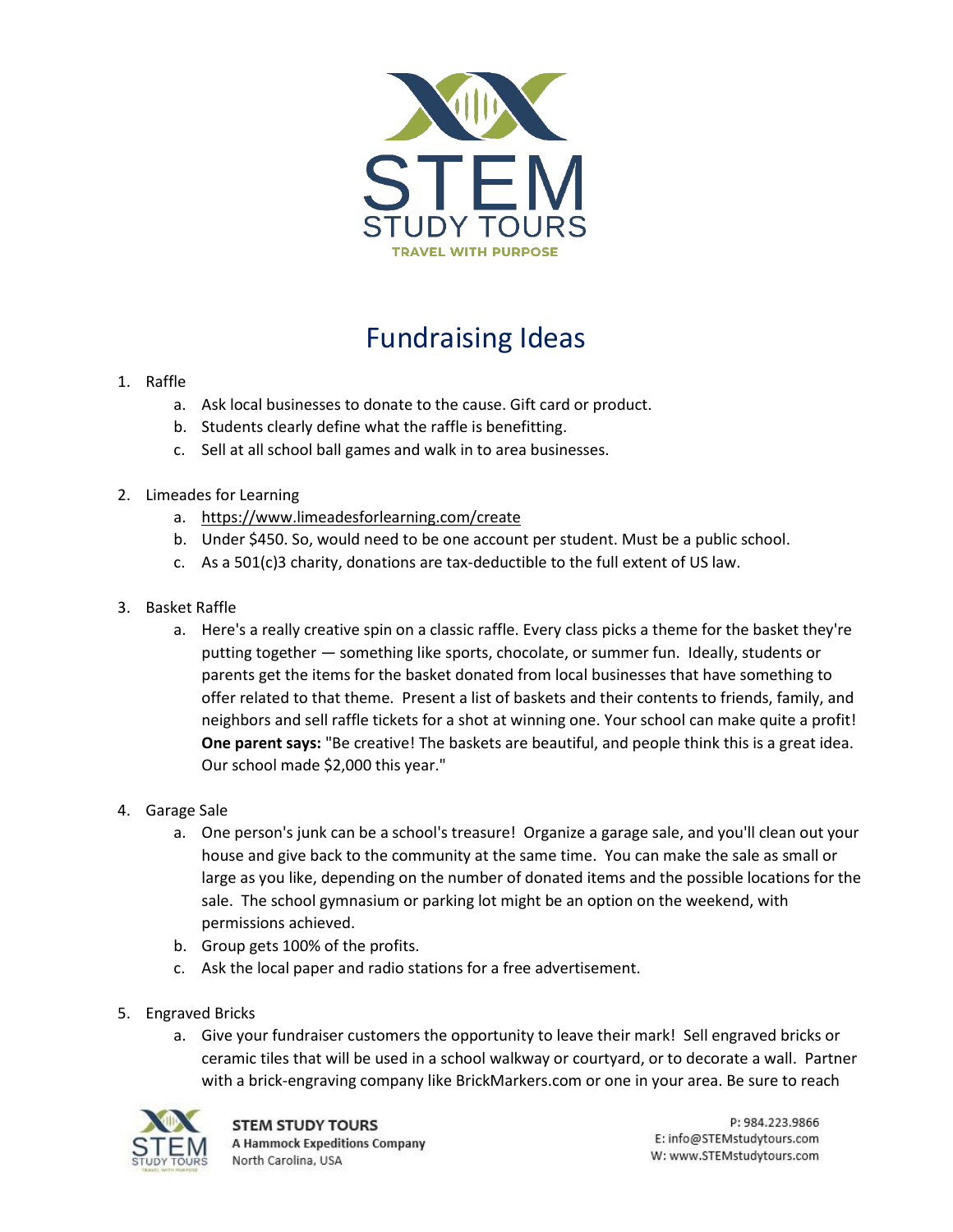out to alumni of the school, either through mailings (if the school keeps tabs on alums) or  $$ even easier — through a Facebook page for alumni.

- 6. Tupperware Sale
	- a. Tupperware is as useful as ever, and the company has a catalog just for fundraisers. You collect the orders and money up front, and your school gets 40% of the sales. Plus, parents will be glad to know that Tupperware items are BPA-free.
- 7. Car Wash
	- a. Find a local car wash business to sponsor your event at their site, or have a DIY car wash in a prominent parking lot where you supply the helpers, soap, water, and towels. Kids can design signs to advertise your fundraiser on main street corners. Give credit to any local sponsors on your posters or flyers, and they'll probably be glad to help your school or organization. This is a great fundraiser for teens to get involved in.
- 8. [simpleschoolfundraising.com](https://l.facebook.com/l.php?u=http%3A%2F%2Fsimpleschoolfundraising.com%2F&h=VAQGySoiq)
	- a. They set up a webpage that you get your school community to simply go through before shopping on Amazon and the school will get at least 3% of sales.
- 9. https://www.whooosreading.org/online readathon fundraiser An online Read-a-Thon fundraiser. It's great because it only requires 1 volunteer, your school keeps 80% of the funds raised, and there's no selling at all. Basically, the students ask for pledges and read as many books as they can.
- 10. Bake Sale Gather your parents and spend a weekend baking up fantastic treats for sale.
- 11. [Double-Good Popcorn Fundraiser](https://www.doublegood.com/fundraising4?source=google&kw=%2Byouth%20%2Bgroup%20%2Bfundraiser&gclid=Cj0KCQiA-4nuBRCnARIsAHwyuPpFcKAzZagBNYCTMjQ4tLXpfhk3t-J69FKzY4SNS44ESF7gbPPq2KcaAj5-EALw_wcB) (link)
	- a. Earn 50% back!
- 12. Christmas Ornament Sales
	- a. Designed and created by your students. Each small group has a theme; showcase and take orders at an event.
- 13. T-Shirt Sales
	- a. Design 3 themes and sell the t-shirts at school and during events.
- 14. Create a Youth Cookbook for sale
	- a. Many free templates are available online. Just find a printer and chase down best recipes.
- 15. Christmas Help Squad
	- a. Put up and take down Christmas décor (for senior high students). Many older adults have yard décor and lights but aren't able to install these. Create a team earning \$10 an hour per person, with the time donated for putting up and taking down Christmas lights and décor for homes and businesses. Always participate in a team of at least 2 people and know your limits!
- 16. Cookie-in-a-Jar